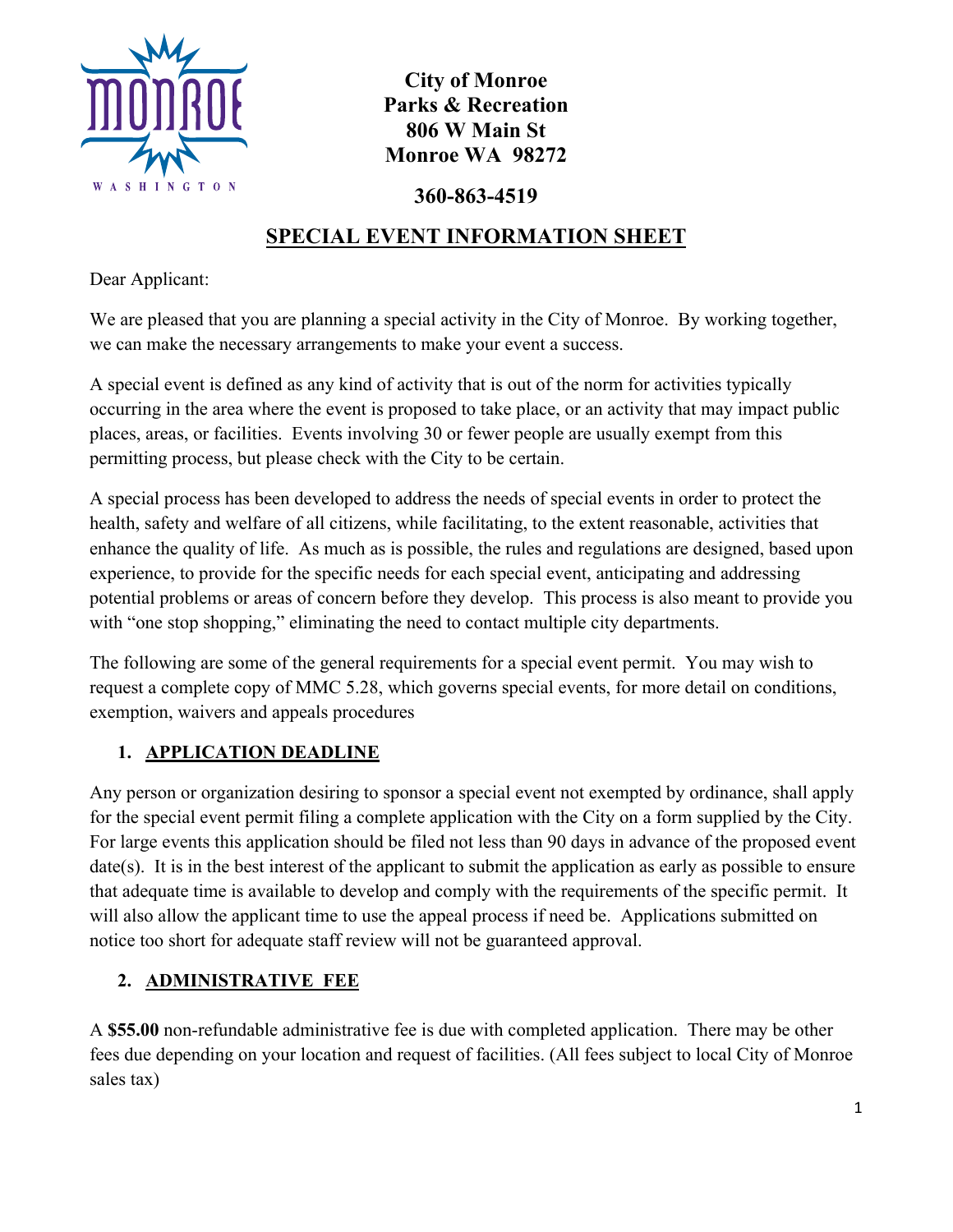## **3. INDEMNIFICATION AGGREEMENT**

The permit applicant must sign an agreement to defend, indemnify and hold the City of Monroe harmless from any claims arising out of event prior to the issuance of their event permit.

# **4. INSURANCE REQUIRED**

The applicant/sponsor of the event must possess or obtain public liability insurance. Coverage shall be commercial general liability policies with a minimum limit of \$1,000,000 each occurrence, \$2,000,000 aggregate. A certificate of insurance shall be submitted as evidence of liability insurance coverage.

An endorsement adding the City of Monroe on your organization's liability coverage as an additional insured for the date(s) of your event is required.

If you have difficulty meeting these insurance requirements, please contact the City's Park & Recreation Events & Tourism Coordinator. In some circumstances, the insurance requirements may be reduced or waived, particularly with small family sponsored events.

If hosting a block party insurance is required and a copy naming the City as additional insured must be provided per page 3 of this document. HOA's can cover this requirement. If you do not belong to an HOA applicant may obtain one day insurance through TULIP which is offered through the WCIA website.

# **5. AGE REQUIREMENT**

The permit applicant must be above the age of 18 and if planning a block party, the applicant and homeowner must be at least 21 years of age.

# **6. HOMEOWNER PERMISSIONS**

If hosting a block party, applicant must have permission from homeowners effected by road closure and block party prior to application submission.

### **Questions?**

Contact Katie Darrow, Parks & Recreation Events & Tourism Coordinator @ 360-863-4519, or kdarrow@monroewa.gov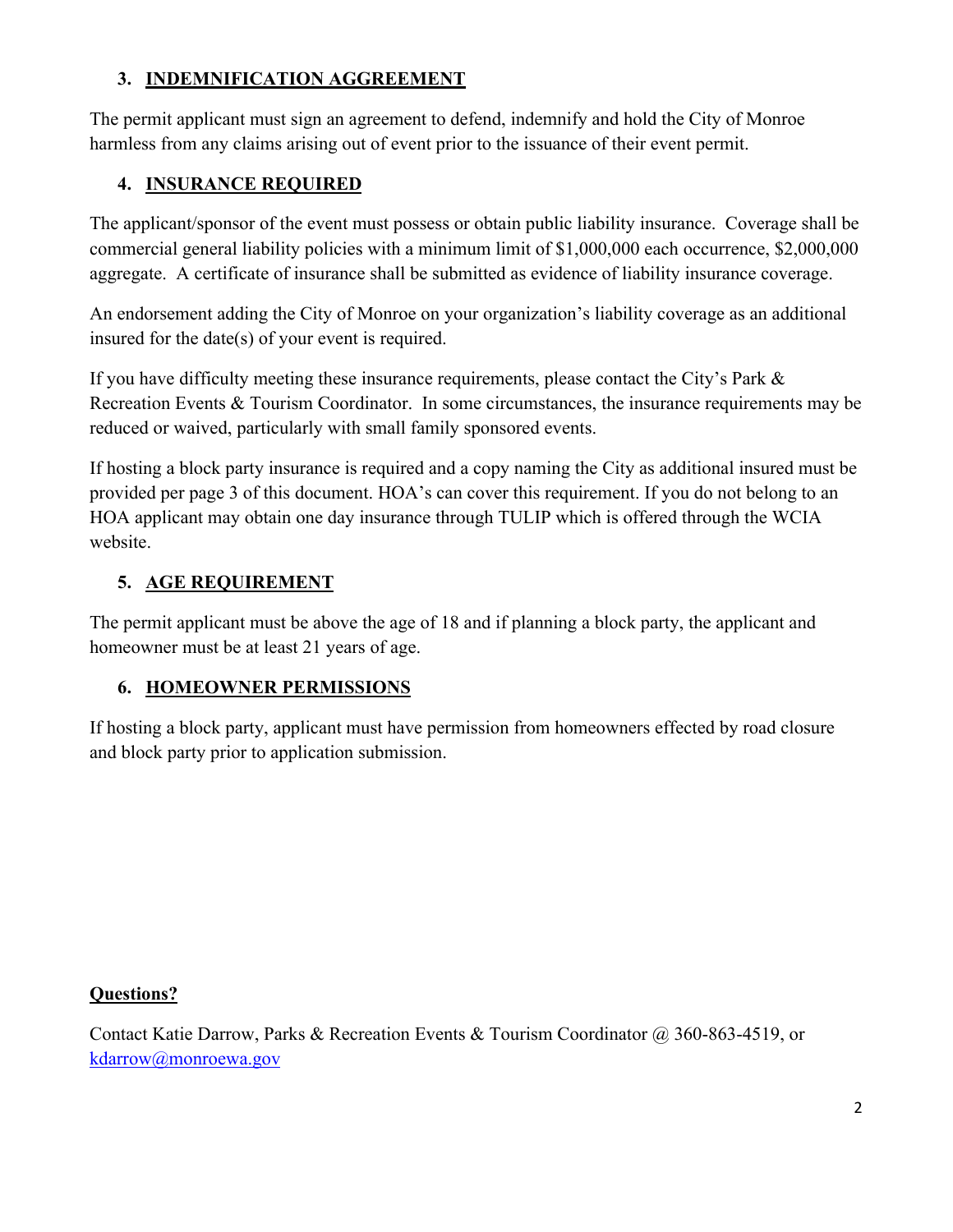

# **City of Monroe Parks & Recreation 806 W. Main St Monroe WA 98272**

**For Special Events and Athletic Field Use**

# **Liability Insurance and Additional Insured Language Requirements**

The City of Monroe requires that applicants for most special events and athletic field use and lessors of city property provide evidence of commercial general liability insurance in a minimum amount of \$1,000,000 per occurrence, \$2,000,000 aggregate. Participant coverage is generally required for special events and athletic field use.

It is also required that the City of Monroe be named as an additional insured on the applicant's liability policy for the duration of the activity on public property. *An endorsement must be issued and accompany the insurance certificate***.** This is generally done on a CG 2012 form or a recognized equivalent.

The following language is preferred for the additional insured endorsement:

*"The City of Monroe, a municipal corporation for the State of Washington and/or its duly elected and appointed officials, any employee or authorized volunteer."*

### **Questions?**

Contact Katie Darrow, Parks & Recreation Events & Tourism Coordinator @ 360-863-4519, or kdarrow@monroewa.gov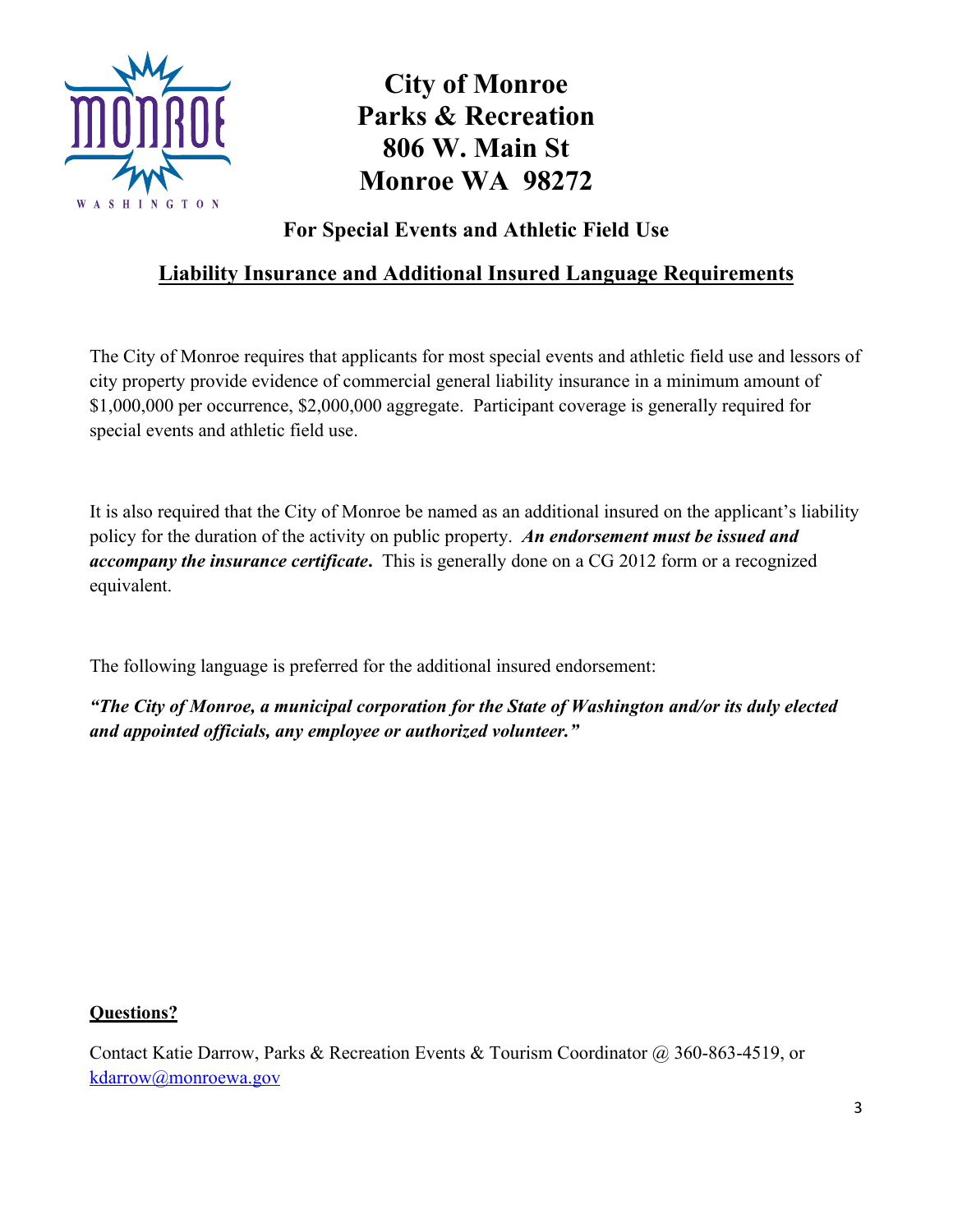| Date received |  |  |
|---------------|--|--|
|               |  |  |

# **CITY OF MONROE SPECIAL EVENT APPLICATION**

# **APPLICATION INFORMATION**

|                                                                  | Applicant or Organization: Manual Applicant or Organization:                                                                                                                                                                   |  |  |  |
|------------------------------------------------------------------|--------------------------------------------------------------------------------------------------------------------------------------------------------------------------------------------------------------------------------|--|--|--|
|                                                                  | Mailing Address: 1988 Mailing Address: 1988 Mailing Address: 1988 Mailing Address: 1988 Mailing Address: 1988 Mailing Address: 1988 Mailing Address: 1988 Mailing Address: 1988 Mailing Address: 1988 Mailing Address: 1988 Ma |  |  |  |
|                                                                  | City, State, Zip Code:                                                                                                                                                                                                         |  |  |  |
|                                                                  | Phone:                                                                                                                                                                                                                         |  |  |  |
|                                                                  | Contact Person: Phone: Phone:                                                                                                                                                                                                  |  |  |  |
|                                                                  |                                                                                                                                                                                                                                |  |  |  |
|                                                                  | Alternate Contact: Phone: Phone:                                                                                                                                                                                               |  |  |  |
|                                                                  |                                                                                                                                                                                                                                |  |  |  |
|                                                                  |                                                                                                                                                                                                                                |  |  |  |
| <b>EVENT INFORMATION</b>                                         |                                                                                                                                                                                                                                |  |  |  |
|                                                                  | Name of Event:                                                                                                                                                                                                                 |  |  |  |
|                                                                  | $Date(s)$ of Event:                                                                                                                                                                                                            |  |  |  |
|                                                                  | Location of Event:                                                                                                                                                                                                             |  |  |  |
| Time (set-up): Ending Time (take-down): Start Time of Event:     |                                                                                                                                                                                                                                |  |  |  |
|                                                                  |                                                                                                                                                                                                                                |  |  |  |
|                                                                  | Nature and Purpose of Event: 1988. The Second State of Event: 1988. The Second State of Event: 1988. The Second State of Event: 1988. The Second State of Event: 1988. The Second State of State of State of State of State of |  |  |  |
|                                                                  | Will city facilities be used? (i.e.: parks, gazebo, streets, buildings, etc.) Yes<br>N <sub>o</sub>                                                                                                                            |  |  |  |
| If yes, identify which facility and the proposed activities:     |                                                                                                                                                                                                                                |  |  |  |
| Will you be requesting services from the city or other agencies? | Yes<br>No no<br>(i.e.: Police, Fire, Parks or Public Works) other forms may be needed depending on request.                                                                                                                    |  |  |  |
| Please describe requested services:                              |                                                                                                                                                                                                                                |  |  |  |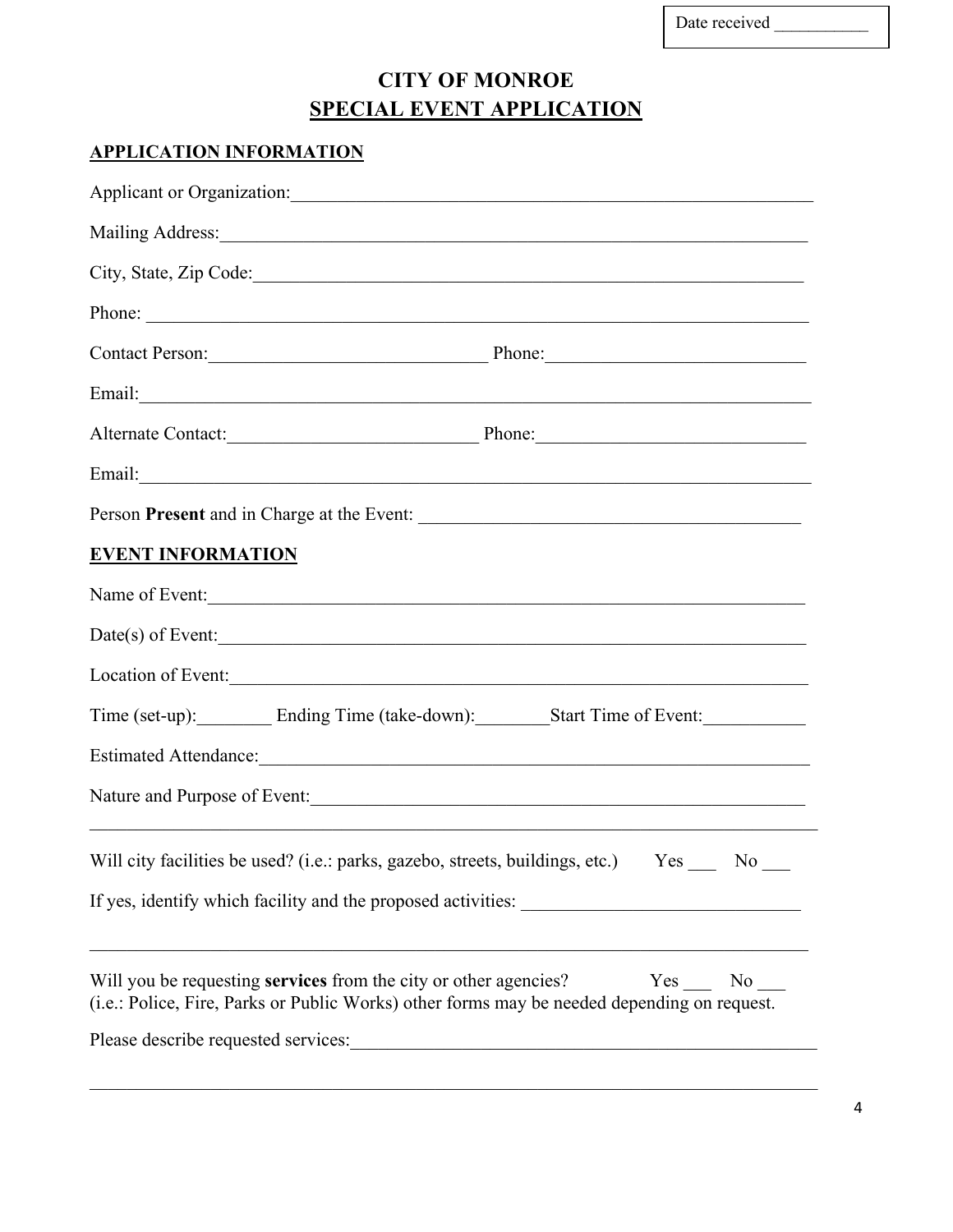#### **SCOPE OF EVENT**

Location – **Attach Map**(s) showing the following (*does not need to be to scale*):

- a. All streets and sidewalks used;
- b. Road closures desired;
- c. 20 ft. fire lane placements on blocked roads;
- d. Parking areas;
- e. Placement of vendor booths;
- f. Placement of tents;
- g. Placement of Stages;
- h. Placement of children's games and rides;
- i. Placement of demonstrations and other activities;
- j. Staging and disbanding areas for parades;
- k. Parade or procession route.
- l. Contingency plan (in case of flooding/construction/emergencies etc...)

#### **Your application will not be routed if a site map is not included.**

Please provide flyers or pamphlets of your event when they are available.

|  | 1. Will there be a parade?                                                                                                                                                                                                                                                    | $\begin{array}{l} {\rm Yes} \\\rm Yes \overline{~~{\rm No}\,}\\ {\rm Yes} \overline{~~\,~~{\rm No}\,}\\ {\rm No}\,\\ \end{array}$ |  |  |  |
|--|-------------------------------------------------------------------------------------------------------------------------------------------------------------------------------------------------------------------------------------------------------------------------------|-----------------------------------------------------------------------------------------------------------------------------------|--|--|--|
|  | a. Will children participate in parade?                                                                                                                                                                                                                                       |                                                                                                                                   |  |  |  |
|  | b. Will there be motorized floats in parade?                                                                                                                                                                                                                                  |                                                                                                                                   |  |  |  |
|  | c. Will there be horses or other animals in parade? Yes No                                                                                                                                                                                                                    |                                                                                                                                   |  |  |  |
|  | If yes, describe parade route, staging and disbanding areas, and times for assembling, starting<br>and approximate ending:                                                                                                                                                    |                                                                                                                                   |  |  |  |
|  | 2. Will children participate in your event?<br>If yes, please describe the same state of the state of the state of the state of the state of the state of the state of the state of the state of the state of the state of the state of the state of the state of the state o | $Yes$ No $\_\_$                                                                                                                   |  |  |  |
|  | 3. Will you have animals at your event?                                                                                                                                                                                                                                       | $Yes$ No $\_\_$                                                                                                                   |  |  |  |
|  | 4. Will there be music (Live or DJ) or dancing?                                                                                                                                                                                                                               |                                                                                                                                   |  |  |  |
|  | a. Will there be public participation?                                                                                                                                                                                                                                        | $Yes$ $Yes$ $Yes$ $Yes$ $Yes$ $Yes$ $\frac{No}{No}$ $\frac{N}{No}$                                                                |  |  |  |
|  | b. Will there be a stage?                                                                                                                                                                                                                                                     |                                                                                                                                   |  |  |  |
|  | c. Will the stage be on public property?                                                                                                                                                                                                                                      |                                                                                                                                   |  |  |  |
|  | d. Will amplification equipment be used?                                                                                                                                                                                                                                      | Yes No                                                                                                                            |  |  |  |
|  | If yes, describe in detail including the name(s) of the music source, performance times, and                                                                                                                                                                                  |                                                                                                                                   |  |  |  |
|  | describe the amplification equipment:                                                                                                                                                                                                                                         |                                                                                                                                   |  |  |  |
|  |                                                                                                                                                                                                                                                                               |                                                                                                                                   |  |  |  |
|  |                                                                                                                                                                                                                                                                               |                                                                                                                                   |  |  |  |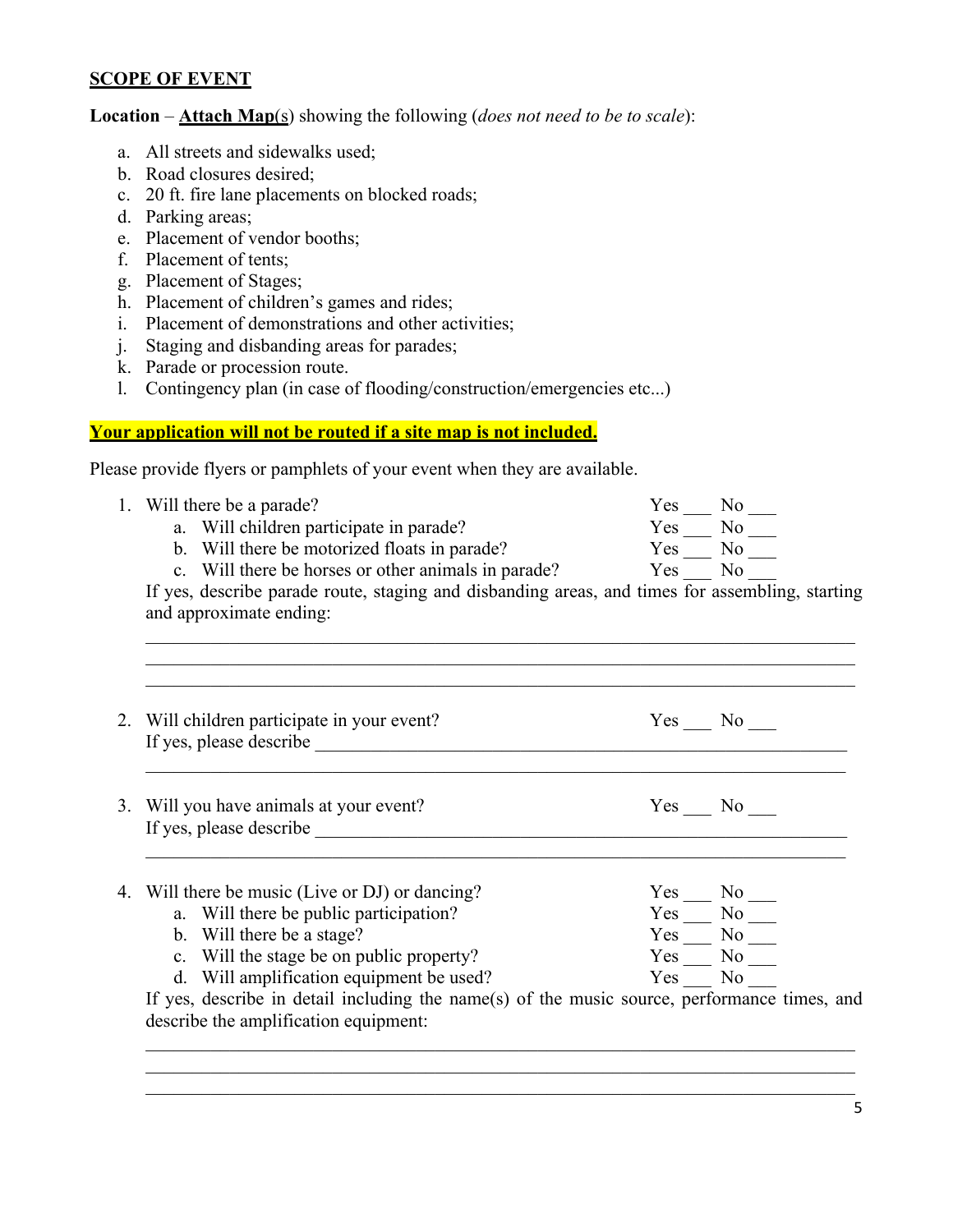|    | 5. Will there be tents, trailers or campers?                                                                                                                                                                                                                                                           |                                                                                                                                                                                                                            |  |
|----|--------------------------------------------------------------------------------------------------------------------------------------------------------------------------------------------------------------------------------------------------------------------------------------------------------|----------------------------------------------------------------------------------------------------------------------------------------------------------------------------------------------------------------------------|--|
|    | a. Will they be on public property?                                                                                                                                                                                                                                                                    | $Yes$ No $\overline{\phantom{1}}$                                                                                                                                                                                          |  |
|    | If yes, please describe in detail the locations of tents, trailers or campers:                                                                                                                                                                                                                         |                                                                                                                                                                                                                            |  |
| 6. | Will there be amusement rides? (bouncy houses etc)<br>11 there be amusement rides? (bouncy houses etc) Yes $\frac{1}{100}$ No $\frac{1}{100}$<br>2. Do you have approval from the Gambling Commission? Yes $\frac{1}{100}$ No $\frac{1}{100}$<br>12. Do you have approval from Dept. of L & I? Yes $\$ |                                                                                                                                                                                                                            |  |
|    | If yes, identify the vendor and describe each ride, where it will be located and hours of<br>operation:                                                                                                                                                                                                |                                                                                                                                                                                                                            |  |
| 7. | Will there be demonstrations?<br>(i.e.: gymnastics, skateboarding, fireworks)                                                                                                                                                                                                                          |                                                                                                                                                                                                                            |  |
|    | a. Will they be held on public property?<br>b. Will there be public participation?                                                                                                                                                                                                                     | $\begin{array}{l} {\rm Yes} \quad \quad {\rm No} \quad \quad \\\ {\rm Yes} \quad \quad {\rm No} \quad \quad \\\ {\rm Yes} \quad \quad {\rm No} \quad \quad \\\ {\rm Yes} \quad \quad {\rm No} \quad \quad \\\ \end{array}$ |  |
|    | If yes, list all demonstration, performances times and a contact person for each:                                                                                                                                                                                                                      |                                                                                                                                                                                                                            |  |
| 8. | Will there be marine events?                                                                                                                                                                                                                                                                           | $Yes \_\_ No \_\_$                                                                                                                                                                                                         |  |
|    | If yes, identify the location(s) including the landings or launches, times of operation and<br>describe the activities:                                                                                                                                                                                |                                                                                                                                                                                                                            |  |
| 9. | Will there be liquor sales or consumption?<br>a. Do you have approval from the                                                                                                                                                                                                                         | $Yes \_\_ No \_\_$                                                                                                                                                                                                         |  |
|    | State Liquor Control Board? (must have)                                                                                                                                                                                                                                                                | $Yes$ No $\_\_$                                                                                                                                                                                                            |  |
|    | If yes, give license number, license holder, and describe location and activity, including hours<br>of operation:                                                                                                                                                                                      |                                                                                                                                                                                                                            |  |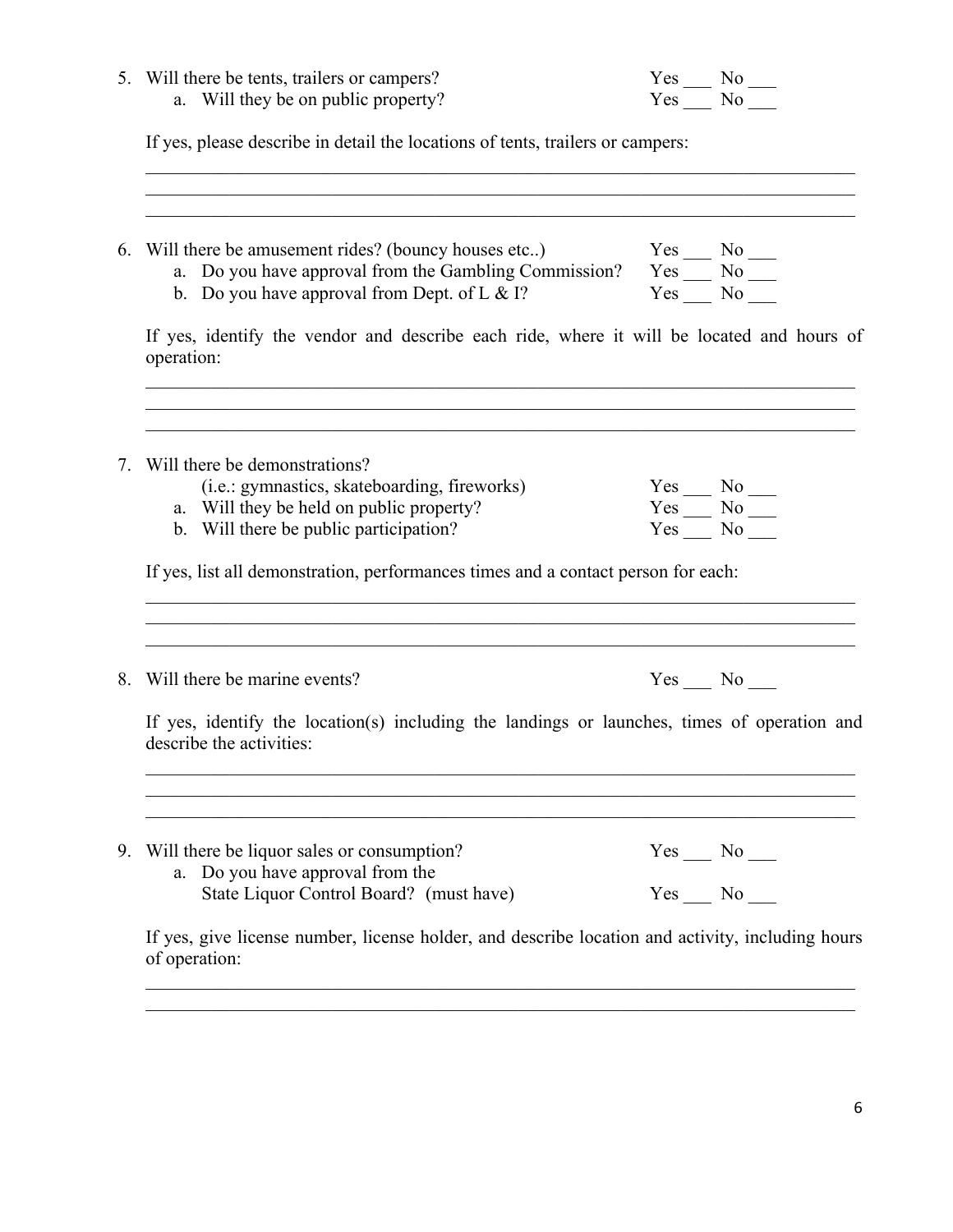### **AFFIDAVIT OF APPLICANT**

I, \_\_\_\_\_\_\_\_\_\_\_\_\_\_\_\_\_\_\_\_\_\_\_\_\_\_\_\_\_\_\_\_\_\_\_\_\_\_\_\_\_\_\_, do hereby certify that the information contained in the foregoing application is true and correct to the best of my knowledge and belief. I also certify that I have read and understand the rules and regulations governing the proposed activity, and that this application is made subject to the rules and regulations established by the city council, the mayor or his designee.

Applicant's Signature Date